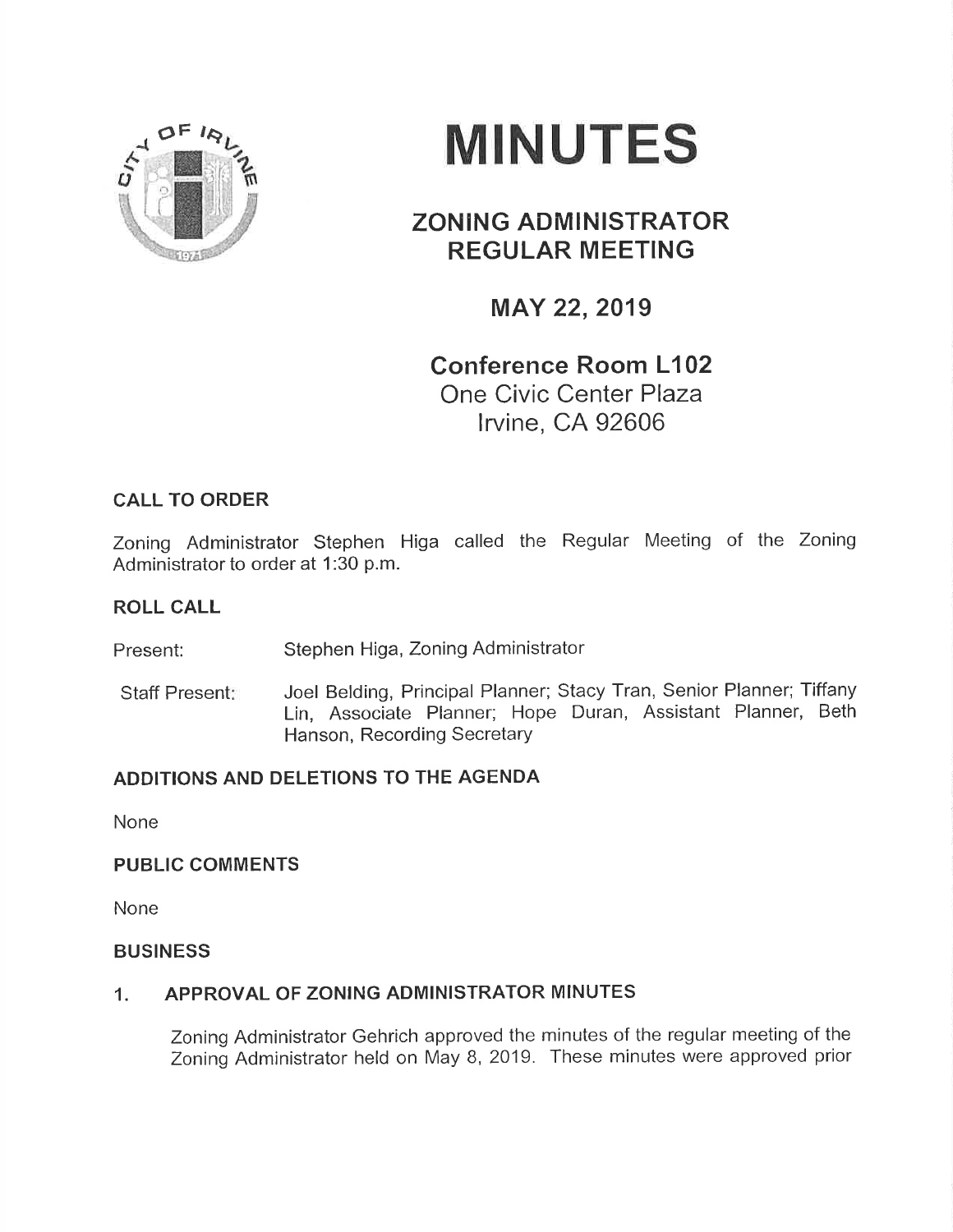to this meeting as Zoning Administrator Gehrich was not available to attend this meeting.

#### **PUBLIC HEARINGS**

#### CONDITIONAL USE PERMIT FOR A NEW FINANCIAL INSTITUTION WITH  $2.$ DRIVE-THRU LOCATED AT 4800 BARRANCA PARKWAY AT WOODBRIDGE VILLAGE CENTER IN WOODBRIDGE (PLANNING AREA 15)

Zoning Administrator Higa opened the public hearing at 1:30 p.m.

Stacy Tran, Senior Planner, presented the staff report and was available to answer questions.

Pete Pirzadeh, Pirzadeh & Associates, was available to answer questions.

Zoning Administrator Higa closed the public hearing at 1:33 p.m.

ACTION: Zoning Administrator Higa adopted RESOLUTION NO. 19-1475, A RESOLUTION OF THE ZONING ADMINISTRATOR OF THE CITY OF IRVINE. CALIFORNIA, APPROVING CONDITIONAL USE PERMIT 00763905-PCPM FOR A 3,135 SQUARE FOOT FINANCIAL INSTITUTION WITH DRIVE-THRU LOCATED AT 4800 BARRANCA PARKWAY, IN PLANNING AREA 15 (WOODBRIDGE)

#### SIGN PROGRAM MODIFICATION WITH ADMINISTRATIVE RELIEF FOR  $3 -$ CAMPUS PLAZA IN UNIVERSITY TOWN CENTER (PLANNING AREA 24)

Zoning Administrator Higa opened the public hearing at 1:33 p.m.

Hope Duran, Assistant Planner, presented the staff report and was available to answer questions.

Pete Pirzadeh, Pirzadeh & Associates, was available to answer questions.

Zoning Administrator Higa closed the public hearing at 1:35 p.m.

ACTION: Zoning Administrator Higa adopted RESOLUTION NO. 19-1473, A RESOLUTION OF THE ZONING ADMINISTRATOR OF THE CITY OF IRVINE, CALIFORNIA, APPROVING SIGN PROGRAM MODIFICATION 007781227-PSS WITH ADMINISTRATIVE RELIEF FOR CAMPUS PLAZA, LOCATED AT 4501 -4547 CAMPUS DRIVE IN UNIVERSITY TOWN CENTER (PLANNING AREA 24); FILED BY BAAB & ASSOCIATES, INC. ON BEHALF OF IRVINE COMPANY RETAIL PROPERTIES